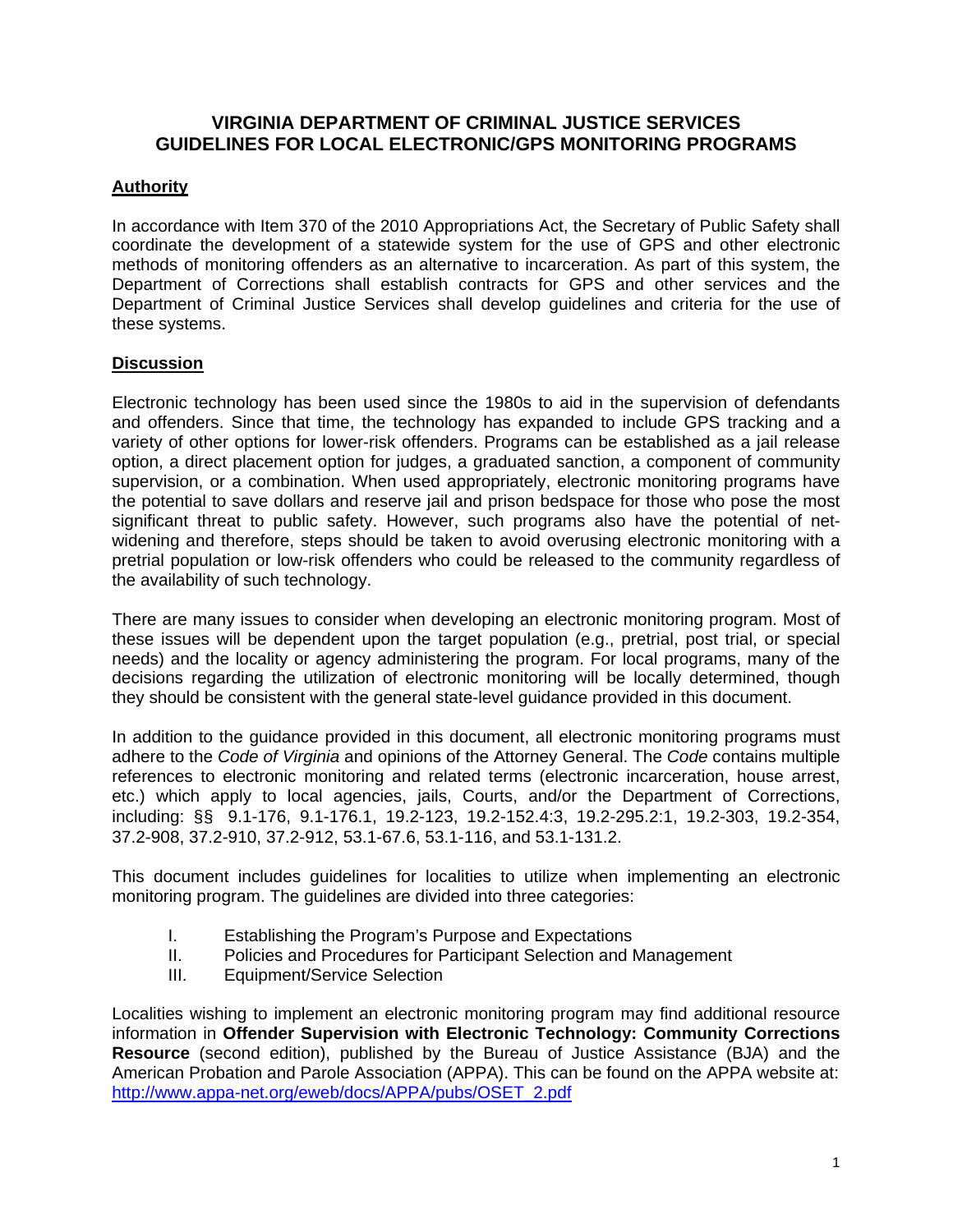# **I. Establishing the Program's Purpose and Expectations**

- A. The purpose of establishing a local electronic monitoring program is to reduce the nonviolent jail population.
- B. Localities should determine which populations will be generally eligible for consideration in order to achieve the program's purpose. Options include, but may not be limited to:
	- a. Local responsible post-trial population
	- b. Local responsible pretrial population
	- c. Local probation technical violators
	- d. State probation technical violators
	- e. Special needs populations
- C. Localities should establish measurable goals consistent with the program's purpose and target population(s).
- D. The placement of certain populations in the electronic monitoring program may necessitate agreements between multiple agencies regarding release and supervision. For example, for a jail-based program, an agreement will be necessary with the Department of Corrections in order to release state responsible technical probation violators to an electronic monitoring program. Agreements with Pretrial Services or Community Corrections/Local Probation may also be necessary or beneficial to the program's success depending on the target population(s).
- E. The use of electronic monitoring should be part of an overall strategy to apply correctional evidence-based practices.
- F. Localities will need to determine which type(s) of electronic technology to use in an electronic monitoring program. The type(s) of electronic technology used can be different based on the population or risk-level.
- G. All electronic monitoring programs must adhere to the *Code of Virginia* and related opinions of the Attorney General. Since the *Code* is amended each year, localities should review it annually for changes to existing language and the addition of new language which may impact the operation of electronic monitoring programs.

#### **II. Policies and Procedures for Participant Selection and Management**

- A. Localities should develop different policies and procedures for participant selection and management as needed depending on the target population(s) and the type(s) of technology used.
- B. Localities should use individual risk/needs assessments when determining an individual's suitability for an electronic monitoring program. Such instruments are best when validated for the population and when they include mechanisms for overriding the classification structure if personnel believe an offender to be more or less of a risk than is indicated by the instrument.
- C. Localities should develop policies and procedures which include, at a minimum: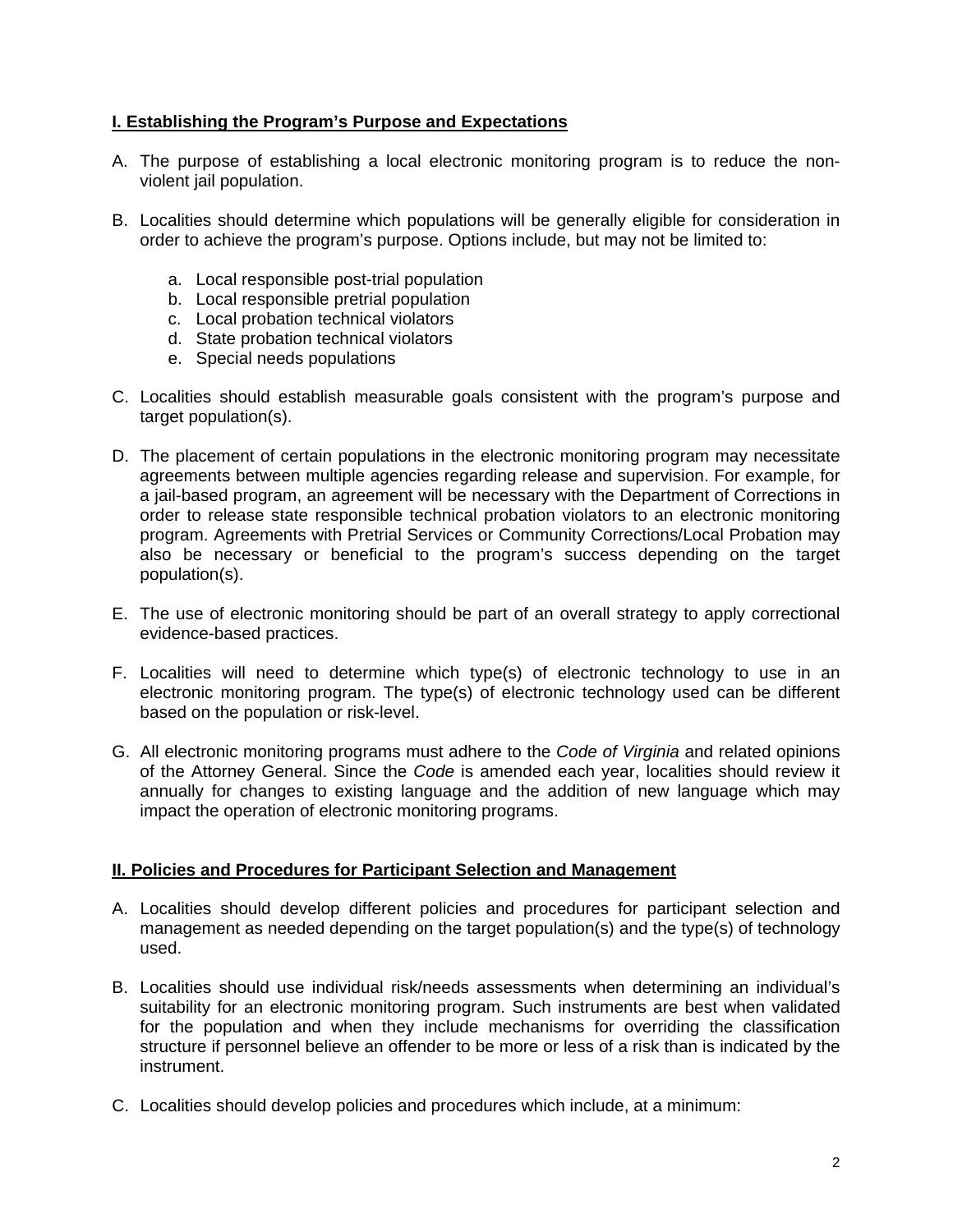- a. Placement assessment process.
- b. Criteria for including and excluding participants.
	- Examples of inclusion criteria *may* include:
		- o Risk assessment results
		- o Lack of serious criminal history
		- o Willingness and motivation to comply with program requirements
		- o Offender is primary caregiver for children or other family members
		- o Pregnant offenders
		- o Offender provides financial support to family
		- o Offender has medical needs that can be best managed in the community
		- o Victim agrees to community release
		- o Offender can receive treatment in community
		- o Reasonable expectation for victim/public safety
	- Examples of exclusion criteria *may* include:
		- o Risk assessment results
		- o Significant criminal history
		- o Current or prior violent or sex offenses
		- o Inappropriate behavior while in jail or prison
		- o Failure in previous community correctional programs
		- o Offender will reside in the community/residence with the victims (e.g. domestic violence or child abuse victim)
		- o Severe substance abuse or mental illness that limits offender's ability to control his or her behavior
		- o Victim does not agree to community release
		- o Offender's living situation will not support the use of the selected technology (e.g., a land line phone is required, but the home does not have one)
- c. Supervision rules and restrictions. These may be standardized and/or individualized based on the individual's situation and technology used. Examples of such rules and restrictions based on the technology used may include:
	- Contact standards (frequency with which participants must report using automated reporting systems and the type of information they are required to supply when they report, office reporting requirements, etc.).
	- Frequency with which participants undergoing remote alcohol detection must use the test devices and whether this will be scheduled, random, or both.
	- Schedules for participants placed on home curfews; including times they may leave home for work, treatment, and other authorized activities and when they must remain at home.
	- Inclusion and exclusion zones for participants using location tracking devices.
- d. Process for handling alerts and violations to rules and restrictions (recognize various violation types). Include staff actions, timing of responses, and steps to take with the offender/defendant.
- e. Sanctions for violations and rewards for compliance.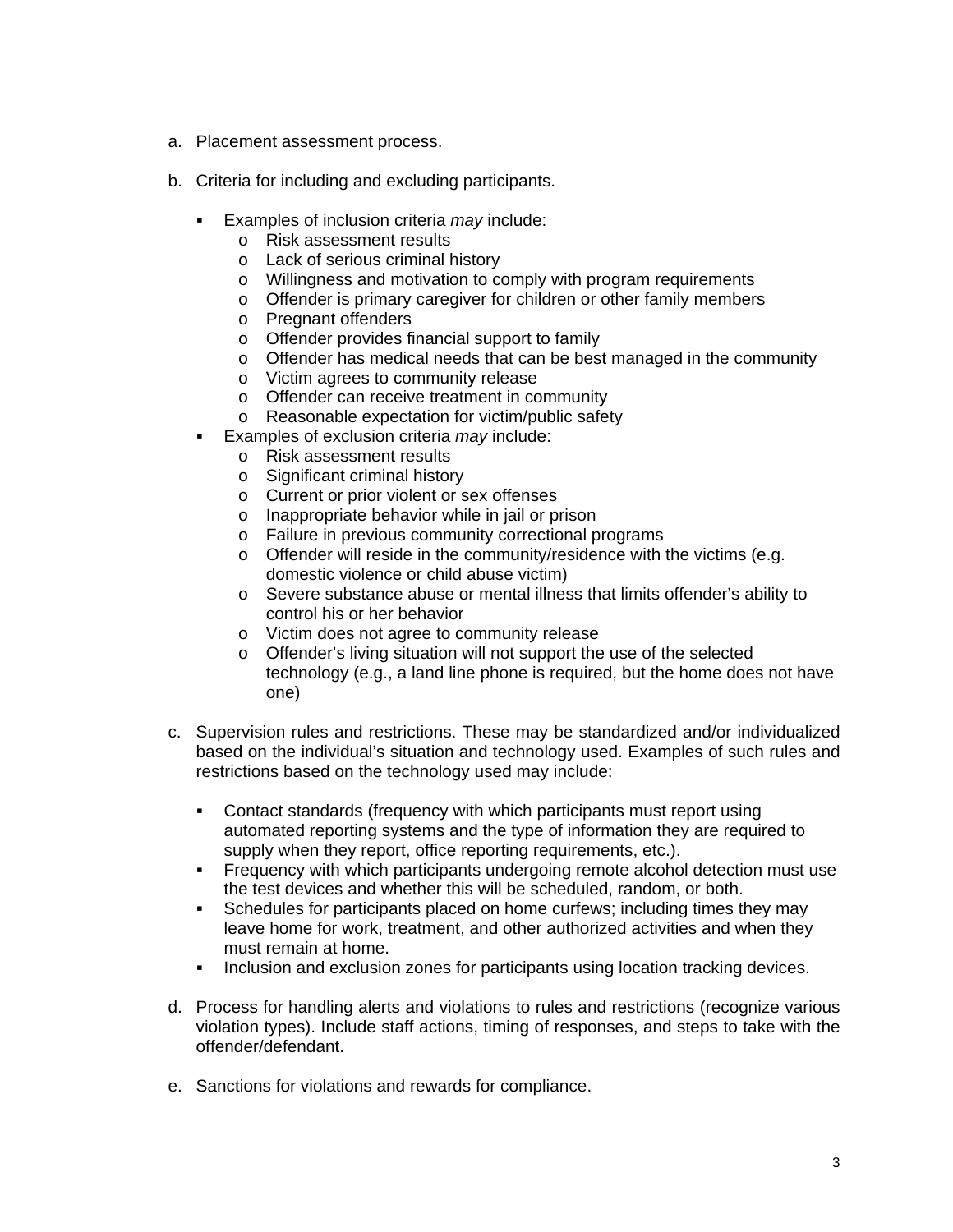- f. What, if, and how fees will be assessed, on what basis, and exceptions.
- g. If fees are assessed: payment process, documentation requirements, and deposit process.
- h. Parameters regarding the length of time a person will be in an electronic monitoring program.
- i. Process for determining and/or changing the type of technology used (if multiple types are available).
- j. Enrollment process, including Information that will be provided to participants when enrolled (rules, how equipment works, reporting in, how violations are handled, etc.), information provided to a service provider, forms to be completed/signed (including release of information agreements), and information to be maintained in the participant's file.
- k. Equipment set up and installation.
- l. Equipment inspection and maintenance.
- m. Community and/or victim notification when a defendant/offender absconds.
- n. A crisis management plan for handling emergency situations involving natural and man-made disasters. Such plans should include alternate reporting requirements for participants.
- o. Staff training.
- p. Data collection and reporting. This may include:
	- . What data to collect
	- **How/who to enter data into a computerized system**
	- **How/who to submit data to a monitoring vendor**
	- How long data should be kept
	- Authorizing data to be purged by a vendor (if necessary, depending on the vendor contract)
	- How data is to be used for measuring program outcomes/success

### **III. Equipment/Service Selection**

- A. Localities will need to identify the type(s) of electronic technology to be used. The types vary in price and the most restrictive may not be necessary for all participants (for example, could a voice verification system be used for some participants vs. GPS?). Sometimes it may be necessary to use multiple types. Recognize that each system has benefits, limitations, and resource or staff requirements. There may also be various options within each type of system. Types of electronic technology include:
	- **Continuous signaling house arrest devices**
	- **Mobile monitoring devices**